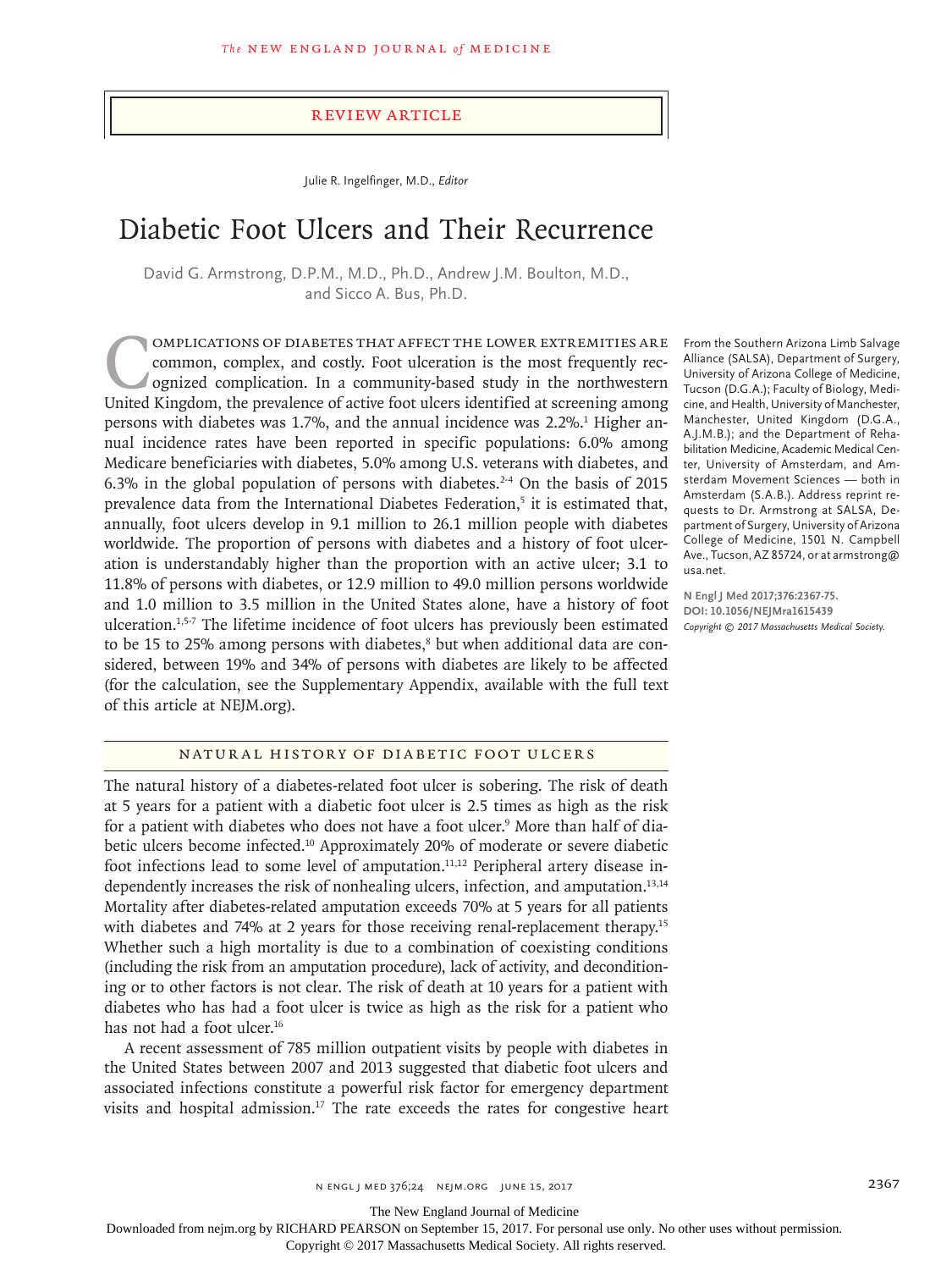

failure, renal disease, depression, and most forms of cancer. Data from England suggest that during the 2010–2011 period, just under 10% of

hospital admissions among patients with diabetes were either for ulcer care or for amputation.<sup>18</sup>

Similarly, the direct costs of treating diabetic foot complications exceed the treatment costs for many common cancers.<sup>19,20</sup> In the United States, a total of \$176 billion is spent annually on direct costs for diabetes care; as much as one third of this expenditure is lower-extremity–related, constituting a substantial cost to society. $21,22$ 

Diabetic foot ulcers are commonly caused by repetitive stress over an area that is subject to high vertical or shear stress in patients with peripheral neuropathy.23,24 Peripheral artery disease, when present, also contributes to the development of foot ulcers.23 Figure 1 shows the pathogenesis of a typical diabetic foot ulcer.

## Ulcer Healing

With appropriate therapy — surgical débridement, off-loading of pressure, attention to infection, and if necessary, vascular reconstruction — foot ulcers heal in many patients, and the need for amputation is averted.<sup>25,26</sup> On the basis of outcome data in specialized tertiary care hospitals in Europe, approximately 77% of diabetic foot ulcers heal within 1 year.<sup>27</sup> Factors associated with poor healing include advanced endorgan disease (congestive heart failure, peripheral artery disease, or end-stage kidney disease requiring renal-replacement therapy) and the inability to walk independently.<sup>27</sup>

# ULCER RECURRENCE and Remission

Unfortunately, even after the resolution of a foot ulcer, recurrence is common. By reviewing 19 compatible studies on incidence rates for ulcer recurrence,28-46 we estimate that roughly 40% of patients have a recurrence within 1 year after ulcer healing, almost 60% within 3 years, and 65% within 5 years (Fig. 2). Thus, it may be more useful to think of patients who have achieved wound closure as being in remission rather than being healed. The concept of remission may also provide a better framework for allocating resources, organizing care, and communicating information about risk.<sup>47</sup> The number of patients in remission is, by definition, far greater than the number of patients who have active diabetesrelated foot complications.1,7,10,12 Furthermore,

The New England Journal of Medicine

Downloaded from nejm.org by RICHARD PEARSON on September 15, 2017. For personal use only. No other uses without permission.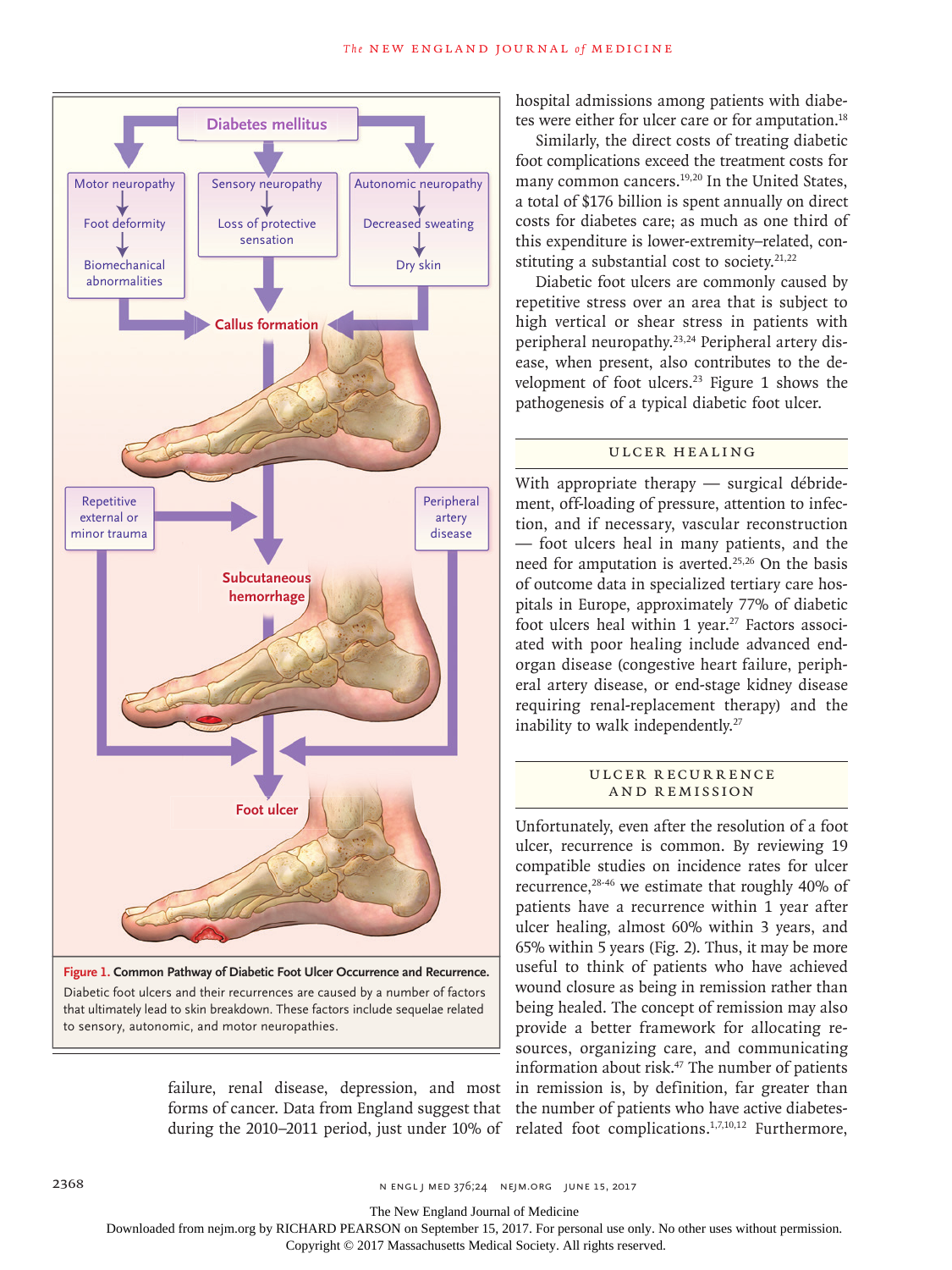for the minority of patients whose ulcers do not heal or for whom healing would pose an undue medical or social burden, a palliative approach that reduces the complexity of care and minimizes the risk of infection and the need for hospitalization may be preferable.<sup>48</sup>

The reasons that ulcer recurrence rates are so high appear to be biologic or behavioral or both. Many precipitating factors that led to the ulcer in the first place, such as peripheral neuropathy, foot deformity, increased plantar stress, and peripheral vascular disease, are generally not resolved after healing.<sup>49</sup> Although foot structure and blood supply to the foot may be improved by surgical intervention, such procedures do not resolve the profound concomitant neuropathy, which is the permissive component in the process that is triggered by repetitive stress and that leads to inflammation and ulceration.<sup>50</sup> Therefore, these physical factors may still conspire to cause an ulcer.

Physical factors may predominate in patients who have a history of a foot ulcer. Such patients have usually lost the "gift of pain," first described by Dr. Paul Brand in patients with leprosy.51 Patients who lack the warning symptoms associated with pain may not take the appropriate preventive measures, such as wearing their prescribed footwear at all times.52 The skin is normally weak just after an ulcer has healed, which is a time when patients should wear protective therapeutic footwear but might walk barefoot.53 Moreover, after a foot ulcer has healed, many patients think that they no longer have a foot problem, an opinion that may be shared by their caregivers. Consequently, the patients may not receive the follow-up podiatric care that is required to identify warning signs of a recurrence and to provide appropriate treatment.<sup>54</sup> All these behavioral factors combine to increase the chance of ulcer recurrence.

## R educing the R isk of Recurrence

Because of the high risk of infection, hospital admission, and amputation, prevention of ulcer recurrence is one of the most important topics in the current approach to diabetic foot disease. To guide preventive strategies, a good understanding of the factors that predict ulcer recurrence is needed. Furthermore, there are several



#### **Figure 2. Incidence of Ulcer Recurrence.**

Data are from nine prospective follow-up studies, one retrospective study, and the control groups (i.e., patients who received usual care) in nine randomized, controlled trials.<sup>28-46</sup> These studies were selected from a total of 322 reports identified from a PubMed search on September 27, 2016, with the use of "diabetes," "ulcer," and "recurrence" as the search terms. Some reports provided recurrence rates at multiple years (e.g., rates at 1, 3, and 5 years), hence the higher number of observations than studies. Only studies including at least 30 patients (in the usual-care group) were selected. An individual study with such a small sample may not have sufficient validity for drawing conclusions, but this minimum number was chosen to include enough studies for trend-line analysis, which seems valid from the 19 studies and 30 observations included. Studies could report on either all ulcers on the foot or ulcers on the plantar surface. A reference point at 0,0 has been included so that the trend line could be drawn. Ten-year recurrence data are from the footness been included so that been included and the control groups (i.e., patients ( $\frac{234}{10}$  and the control groups (i.e., patients domized, controlled trials.<sup>28.46</sup> These of "diabetes," "ulce

intervention strategies that may be helpful in increasing the number of ulcer-free days for patients with a history of foot ulceration.

The strongest predictor of diabetic foot ulceration is a previous foot ulcer.<sup>23,55</sup> Studies involving patients with healed foot ulcers show that early signs of skin damage such as abundant callus, blistering, or hemorrhage are among the strongest predictors of ulcer recurrence (Fig. 3).28,33,42,52,56 If these preulcerative lesions are identified in a timely manner, treating them is likely to prevent many ulcer recurrences. Biomechanical factors such as the degree of barefoot and in-shoe mechanical stress and the level of adherence to wearing prescribed footwear are also important factors in the recurrence of ulcers on the plantar foot surface (Fig. 3), $52$  and in-shoe mechanical stress is a factor in the recurrence of nonplantar foot ulcers, mostly through ill-fitting footwear. Because these biomechanical factors are amendable, proper treatment may have an

The New England Journal of Medicine

Downloaded from nejm.org by RICHARD PEARSON on September 15, 2017. For personal use only. No other uses without permission.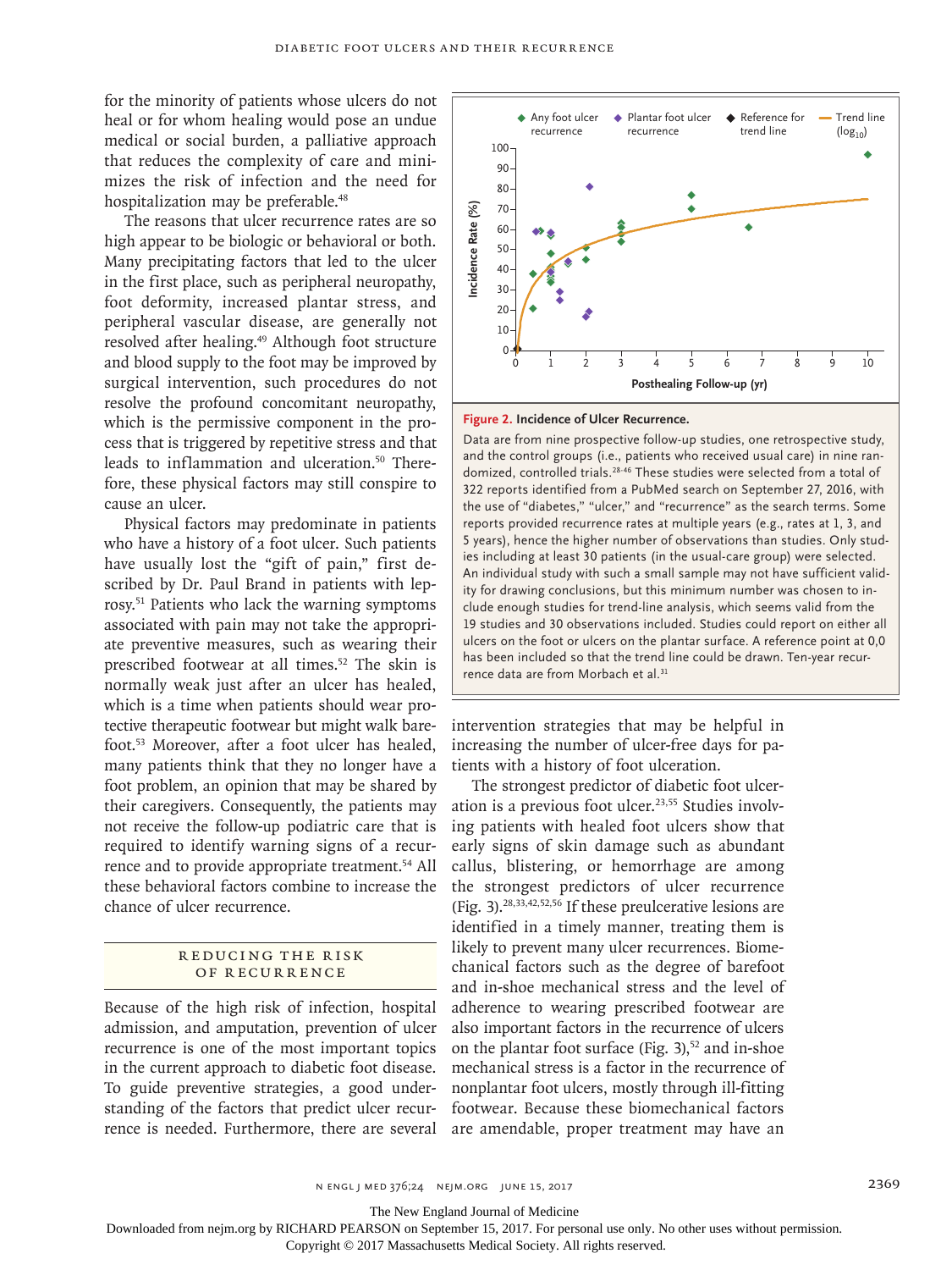#### **The NEW ENGLAND JOURNAL of MEDICINE**



#### **Figure 3. Risk Factors Independently Associated with Ulcer Recurrence.**

Data are from five studies that reported an odds or risk ratio.28,33,42,52,56 According to Monami et al.42 (blue), risk factors for ulcer recurrence are a vibration perception threshold greater than 25 V and a Geriatric Depression Scale score of 10 or higher (scores range from 0 to 15, with higher scores indicating more severe depression). According to Peters et al.56 (orange), risk factors for ulcer recurrence are the presence of peripheral artery disease and location of the previous ulcer at the plantar hallux. According to Dubský et al.<sup>28</sup> (purple), a plantar location of the ulcer, the presence of osteomyelitis, and elevated blood levels of C-reactive protein and glycated hemoglobin (all of which were determined at the time of study enrollment for patients with an active foot ulcer) are independent predictors of recurrence of foot ulcers. According to Reiber et al.<sup>33</sup> (gray), loss of protective sensation is a risk factor for recurrence of an ulcer on the plantar surface of the foot. According to Waaijman et al.,<sup>52</sup> risk factors for recurrence of an ulcer on the plantar surface of the foot (yellow) include the presence of a preulcerative lesion, low day-to-day variation in step activity, and a long cumulative duration of previous foot ulcers; risk factors for recurrence of a pressure-related plantar ulcer (green) include the presence of a preulcerative lesion, lack of both in-shoe peak pressure below 200 kPa and therapeutic-footwear adherence higher than 80%, high barefoot dynamic peak plantar pressure, and low day-today variation in step activity.

important role in preventing foot ulcer recurrence.

In 2015, the International Working Group on the Diabetic Foot systematically reviewed the medical literature on interventions for the prevention of ulcer recurrence.<sup>24,57</sup> Patient education is considered important and can improve patients' knowledge of diabetes-related foot problems and foot care.36 When given in only one or two sessions, however, patient education does not effectively prevent ulcer recurrence at 6 or 12 months.36 This apparent lack of efficacy provides an opportunity to strengthen clinician-to-patient educational efforts, through more continuous education or the use of specific educational techniques, but also to do more to promote and

measure outcomes associated with clinician training in diabetic foot care and counseling. To that end, Germany and Belgium have ratified national guidelines on the certification of specialty centers for diabetic foot care. A major part of that certification focuses on clinician training, along with assessment of the training.58

Limited data are available on the effect of self-management. Home monitoring of foot skin temperatures, as well as appropriate foot care when the temperature difference between feet exceeds a specified threshold, can effectively reduce the incidence of recurrent plantar ulcers.<sup>34,59,60</sup> High-quality evidence shows that consistent use of footwear with demonstrated relief of plantar pressure, as compared with standard-of-care

2370 **NENGL JUNE 2370** NENGL JMED 376;24 NEIM.ORG JUNE 15, 2017

The New England Journal of Medicine

Downloaded from nejm.org by RICHARD PEARSON on September 15, 2017. For personal use only. No other uses without permission.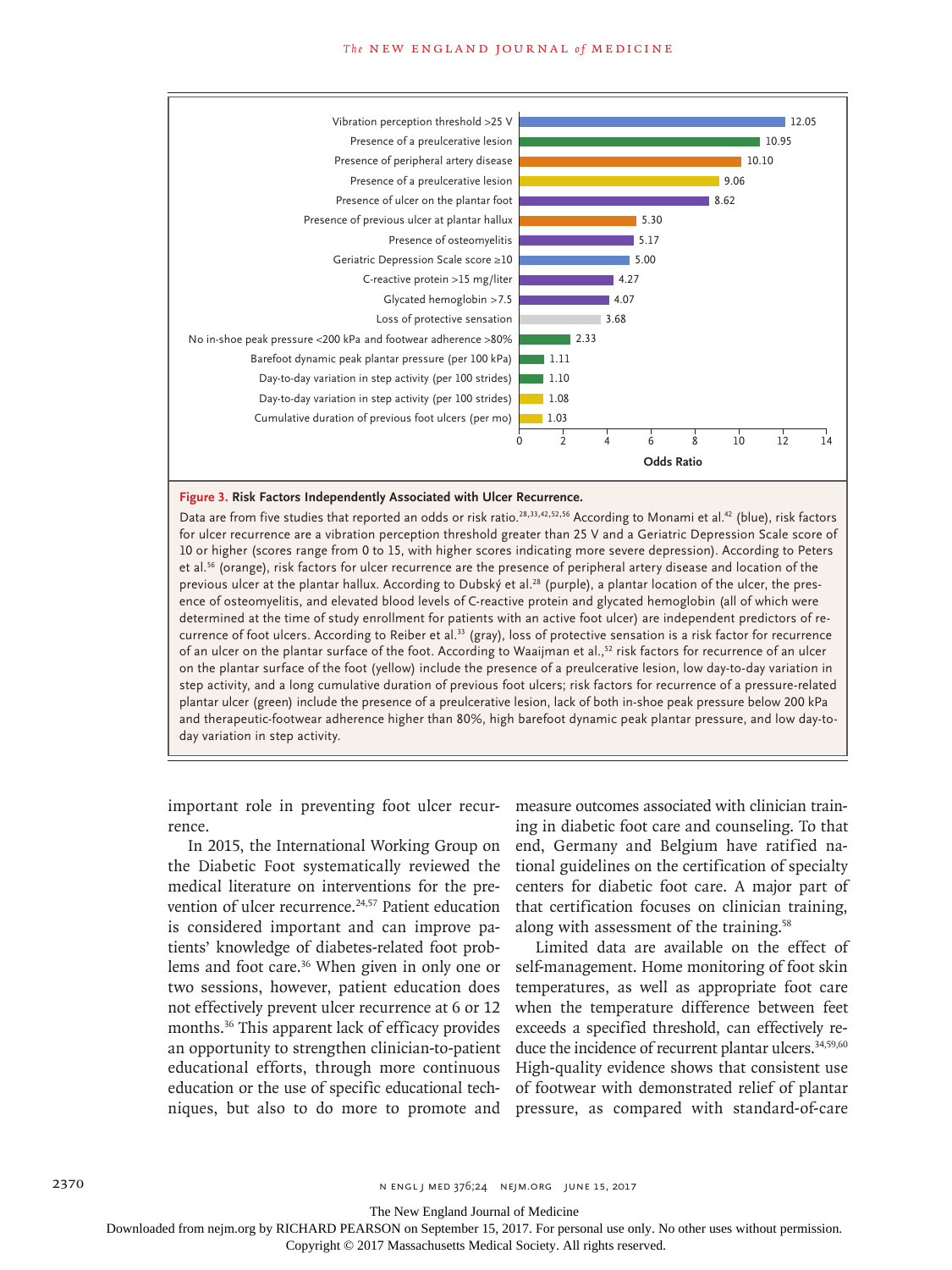| Table 1. Effect Sizes in Studies of Interventions to Reduce the Risk of Foot Ulcer Recurrence.* |                                   |                         |                               |                                         |                    |
|-------------------------------------------------------------------------------------------------|-----------------------------------|-------------------------|-------------------------------|-----------------------------------------|--------------------|
| <b>Intervention Category</b>                                                                    | <b>Effect of the Intervention</b> |                         |                               | <b>Effect of Adherence to Treatment</b> |                    |
|                                                                                                 | No. of Studies                    | Mean Sample Size        | Mean Effect Sizet             | No. of Studies                          | Mean Effect Sizet: |
|                                                                                                 |                                   | no. of patients (range) | % (range)                     |                                         | %                  |
| Integrated foot care                                                                            | Four <sup>35,61,62</sup>          | 179 (53 to 549)         | 30.9 (9.1 to 100)             | Tw <sub>0</sub> <sup>63,64</sup>        | 76.7               |
| Self-management                                                                                 | Four <sup>34,59,60,65</sup>       | 138 (70 to 225)         | 54.3 (-5.4 to 90.0)           | One <sup>34</sup>                       | 98.0               |
| Patient education                                                                               | TwO <sup>36,46</sup>              | 152 (131 to 172)        | $-13.4$ ( $-26.3$ to $-0.5$ ) | $TwO^{66,67}$                           | 85.5               |
| Therapeutic footwear                                                                            | Nine <sup>29,30,33,37,68-72</sup> | 181 (46 to 400)         | 47.2 (-14.6 to 92.9)          | $Two^{29,73}$                           | 58.1               |
| Foot surgery                                                                                    | Seven <sup>38,39,74-78</sup>      | 73 (40 to 207)          | 61.8 (10.4 to 100)            | None                                    |                    |

\* The five categories of preventive interventions were assessed for the 2015 systematic review of ulcer prevention performed by the International Working Group on the Diabetic Foot.57 All studies were controlled prospective or retrospective studies (randomized trial, cohort study, or case–control study). Information about the quality of the studies can be obtained from the systematic review.<sup>57</sup>

† The mean effect size is expressed as the percentage reduction in the risk of recurrent foot ulcer in the intervention group as compared with the group receiving usual care (control group). Therefore, negative percentages indicate an increase in the risk of recurrent foot ulcer in the intervention group as compared with the control group.

‡ The mean effect size is expressed as the percentage reduction in the risk of recurrent foot ulcer among patients who adhered to the study treatment as compared with those who did not adhere to the study treatment.

§ A fourth study of integrated foot care, by van Putten et al., is ongoing (ISRCTN number, 50646165).

plantar ulcers — specifically, recurrent ulcers on the plantar surface of the metatarsal heads. $29,30$ Foot surgery can effectively reduce the risk of recurrent ulcers, both plantar and nonplantar, in selected patients with an active foot ulcer that has not responded to nonsurgical treatment. In fact, foot surgery appears to be relatively more effective in preventing ulcer recurrence than in healing an active foot ulcer, but more welldesigned studies are needed before definitive statements about safety and efficacy can be made.26 Table 1 shows the effect sizes of interventions in five categories on the prevention of foot ulcer recurrence in persons with diabetes, as systematically reviewed by the International Working Group on the Diabetic Foot.<sup>57</sup>

# **Adherence to Treatment**

Adherence to treatment has now been confirmed to play an important role in the clinical outcome.24,57 Clinical trials of plantar ulcer healing have suggested strongly that pressure-relief devices that cannot be removed are associated with faster healing of ulcers than are removable devices.24,26 Furthermore, seven intervention studies,29,34,63,64,66,67,73 most of which were randomized, controlled trials, investigated the effect of adherence to specific recommendations for preventing ulcer recurrence, both plantar and nonplantar, and all these trials showed that patients who

therapeutic footwear, prevents the recurrence of follow the recommendations (obtaining professional foot care, monitoring their foot temperatures, or wearing therapeutic footwear) have significantly better outcomes than those who do not follow the recommendations (Table 1).<sup>57,79</sup> Effect sizes range from 58 to 98%; the overall effects of various preventive interventions (Table 1) are dampened by the fact that large numbers of patients do not adhere to the recommended treatment.79

> The problem of nonadherence should guide clinical practice much more than is currently the case, with a focus on identifying patients who are nonadherent or are anticipated to be nonadherent and aiming to improve adherence in conjunction with providing proper evidence-based foot care. An understanding of the reasons for nonadherence and the development of ways to improve adherence are urgently needed to help clinicians in this effort. We hypothesize that integrated wearable technologies (i.e., technologies that can provide information to the patient and clinician about whether and for how long the patient is wearing a given protective device) may be helpful in fostering this approach.

# **Recurrence of Plantar and Nonplantar Ulcers**

Most interventions, such as specialized footwear, self-management, and most surgical procedures, focus on preventing ulcer recurrence on the plantar foot surface. Plantar ulcers account for

n engl j med 376;24 nejm.org June 15, 2017 2371

The New England Journal of Medicine

Downloaded from nejm.org by RICHARD PEARSON on September 15, 2017. For personal use only. No other uses without permission.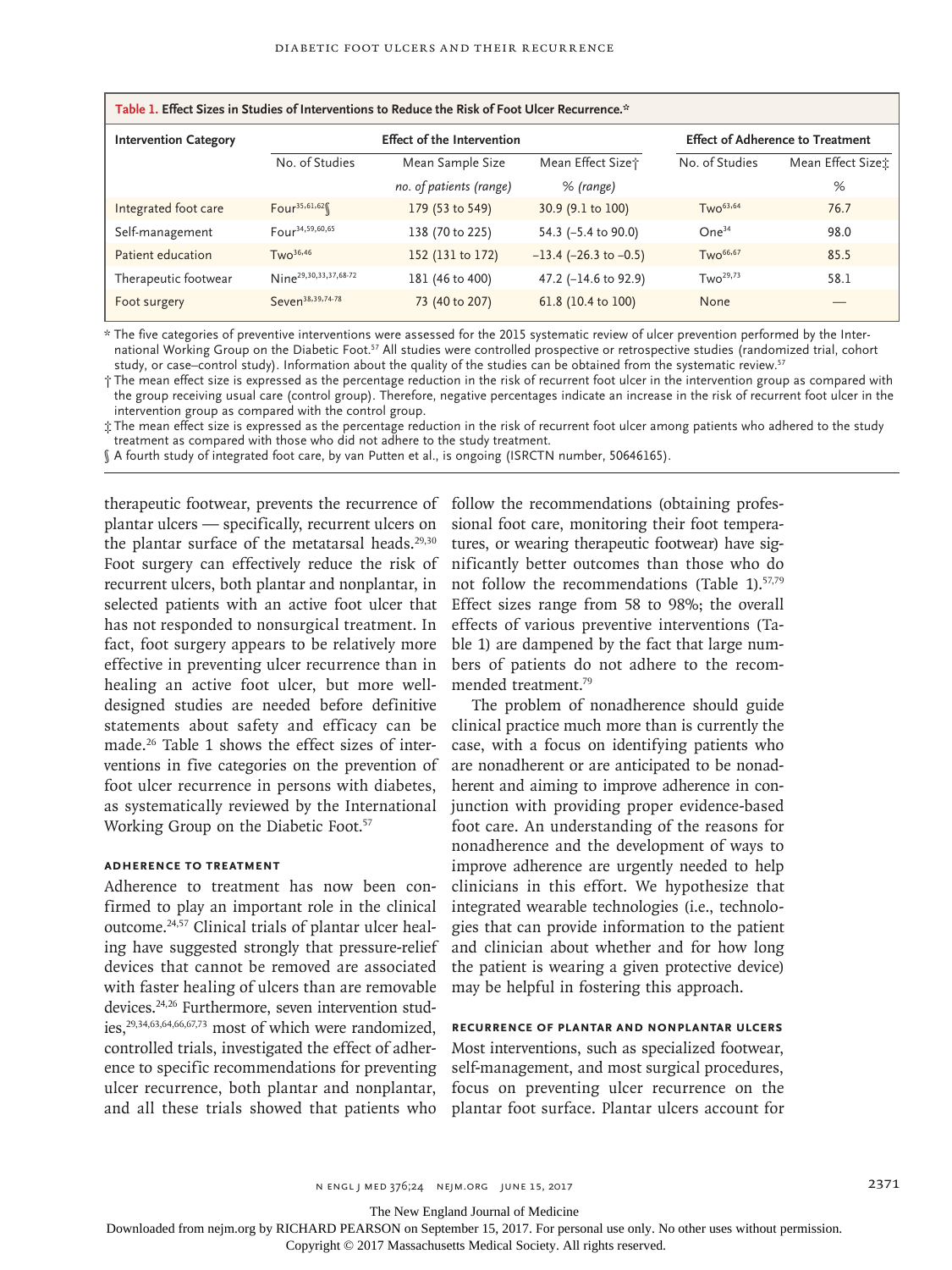approximately 50% of foot ulcers seen in specialized clinics.10 These ulcers are more difficult to prevent than nonplantar ulcers because of the weight-bearing biomechanics involved in a neuropathic limb, which is often devoid of painful feedback. Nevertheless, most nonplantar ulcers are on the dorsum or distal aspect of digits as a result of contractures and are also subject to moderate repetitive stress associated with neuropathy. Properly fitting shoes or specific surgical interventions are required to prevent recurrence of these ulcers. Several predictive factors, such as peripheral neuropathy, peripheral artery disease, and elevated glycated hemoglobin levels (Fig. 3) also contribute to nonplantar ulcers. Most studies of integrated foot care and patient education, as well as some studies of surgical intervention, focus on both plantar and nonplantar ulcers. Therefore, in discussing an overall strategy to prevent ulcer recurrence, we are referring to both plantar and nonplantar foot ulcers, unless we specify one type or the other.

## **Strategy for Overall Preventive Management**

Knowledge of the predictors of foot ulcer recurrence (Fig. 3) that may be altered by evidencebased interventions (Table 1) can be used to develop an overall strategy for preventive management. Such management should involve an integrated approach (Table 1).<sup>57</sup> However, integrated approaches that have been investigated do not involve state-of-the-art interventions or interventions that have recently been shown to have a large effect size, nor do they involve specific knowledge about factors that predict ulcer recurrence.

Prevention of foot ulcer recurrence requires good diabetes control, ongoing professional foot care at intervals of 1 to 3 months, and properly fitting footwear that has a demonstrated effect on the relief of plantar pressure. Furthermore, the temperature of the skin on the foot should be monitored and additional foot care instituted if any signs of inflammation appear. A strong educational focus with a team approach may help to promote patients' adherence to treatment recommendations.79,80 A vascular (surgical) intervention should be performed to address peripheral vascular disease. Surgery may also be required for biomechanical protection if nonsurgical treatment is not successful. Most recurrent foot ulcers are preventable when such recommendations are implemented.

Early recognition of new lesions in a patient with a previous diabetic foot ulcer is critically important for reducing the risk of complications. Callus, especially if hemorrhagic, is such a lesion; repetitive shear and vertical stress, in the absence of intervention, are likely to result in ulcer formation.<sup>52</sup> With the use of current techniques and technologies, the factors that lead to a preulcerative callus in the neuropathic foot can be identified and mitigated. Repetitive stress can be detected with a pressure platform and inshoe pressure sensors.<sup>81</sup> Such measurements can also be used to enhance the stress-reducing properties of therapeutic footwear and lower the risk of callus development and ulcer recurrence.<sup>29,30,82</sup>

Before diabetic foot ulcers develop, inflammation may be detected with the use of a simple infrared thermometer. Data from three randomized, controlled trials strongly favor the use of home-based thermometry to identify preulcerative plantar inflammation, as reflected by elevated temperatures.34,59,60 Patients can be counseled to limit their activity when such inflammation is present, just as they are instructed to modify insulin dosing after checking their blood glucose level. Such home-based and wearable or in-shoe–based strategies may facilitate home care and eliminate the need for hospital-based care. Although data strongly support the use of such strategies, implementation to date has not been widespread, ostensibly because of some key barriers, including the burden of having to check foot temperature at several locations on the foot on a daily basis over the course of a lifetime and the lack of easy access to calibrated equipment, the lack of reimbursement by insurance programs and health ministries, and the lack of industry interest in developing the technologies. A recent study suggests that use of newer-generation "smart mats" to measure temperatures may address at least some of these barriers to adoption.<sup>83</sup>

## Future Perspectives

For the patient with a foot ulcer in remission, there is a good chance of preventing a recurrent ulcer when state-of-the-art knowledge on prevention is put into practice. The International Working Group on the Diabetic Foot has provided clinicians with various evidence-based recommendations for prevention that may have a major effect in reducing the risk of ulcer recur-

The New England Journal of Medicine

Downloaded from nejm.org by RICHARD PEARSON on September 15, 2017. For personal use only. No other uses without permission.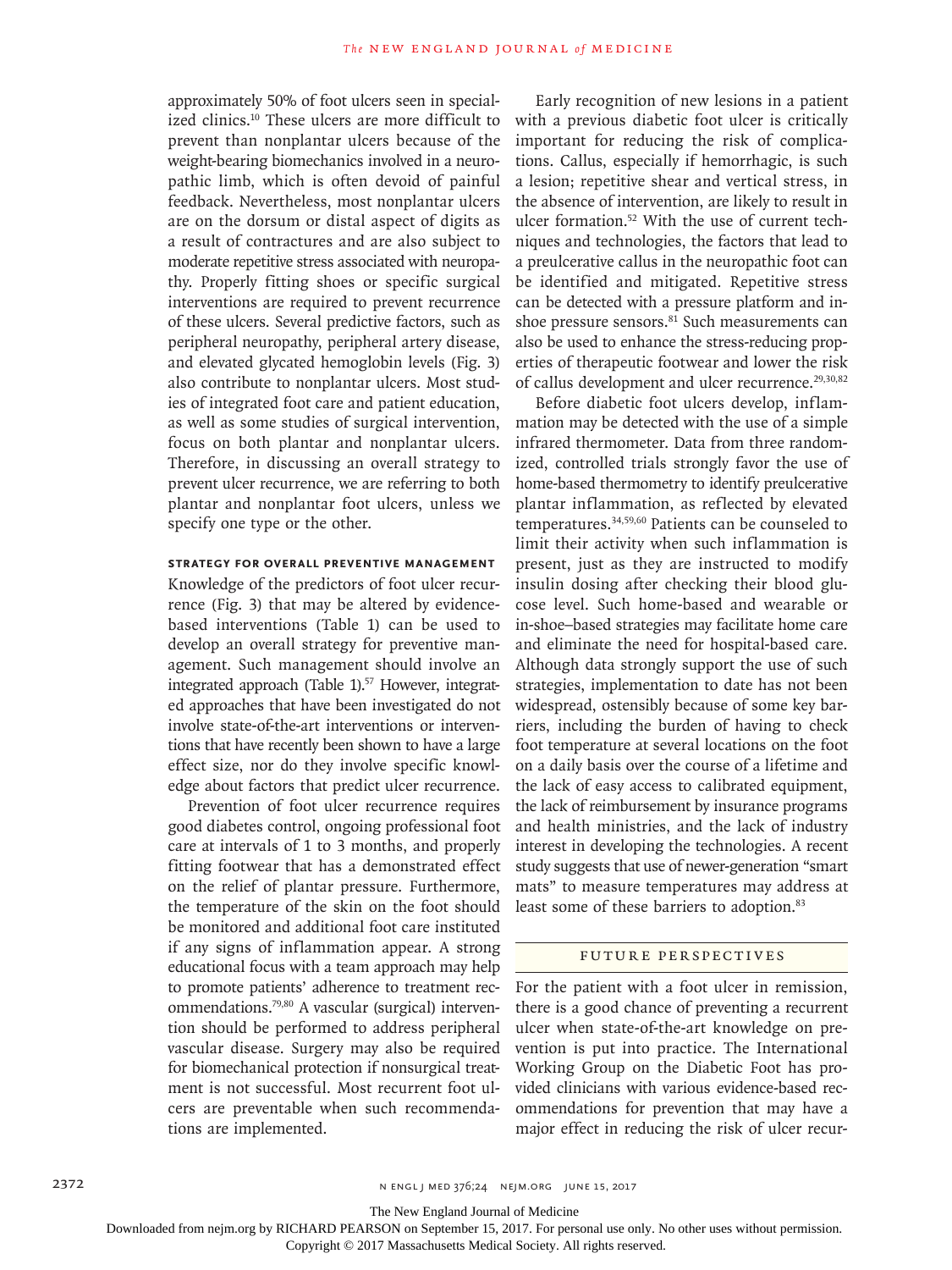patients and society.<sup>26,53</sup> New studies of the costeffectiveness of current integrated and innovative approaches and of the efficacy of technological support and patient feedback for improving selfmanagement and treatment adherence may foster the development of additional effective strategies for preventing ulcer recurrence. A specific focus on behavior and its role in adherence to and outcomes of therapy will also be important.

# **SUMMARY**

Lower-extremity complications of diabetes such as foot ulcers constitute a substantial burden for

rence and reducing the burden of this disease on people with diabetes. Once healed, foot ulcers frequently recur. This fact, coupled with demographic trends, requires a collective refocusing on prevention and a reallocation of resources from simply healing active ulcers to maximizing ulcer-free days for all patients with a history of diabetic foot ulceration. Aggressive therapy during active disease combined with a focus on improving care during remission can lead to more ulcer-free days, fewer inpatient and outpatient visits, and an improved quality of life.

> Dr. Armstrong reports receiving grant support from Spiracur and consulting fees from Kinetic Concepts. No other potential conflict of interest relevant to this article was reported.

> Disclosure forms provided by the authors are available with the full text of this article at NEJM.org.

#### **References**

**1.** Abbott CA, Carrington AL, Ashe H, et al. The North-West Diabetes Foot Care Study: incidence of, and risk factors for, new diabetic foot ulceration in a community-based patient cohort. Diabet Med 2002;19:377-84.

**2.** Zhang P, Lu J, Jing Y, Tang S, Zhu D, Bi Y. Global epidemiology of diabetic foot ulceration: a systematic review and metaanalysis. Ann Med 2017;49:106-16.

**3.** Margolis DJ, Malay DS, Hoffstad OJ, et al. Incidence of diabetic foot ulcer and lower extremity amputation among Medicare beneficiaries, 2006 to 2008 — diabetic foot ulcers: Data points #2. Rockville, MD: Agency for Healthcare Research and Quality, 2011.

**4.** Boyko EJ, Ahroni JH, Cohen V, Nelson KM, Heagerty PJ. Prediction of diabetic foot ulcer occurrence using commonly available clinical information: the Seattle Diabetic Foot Study. Diabetes Care 2006; 29:1202-7.

**5.** Diabetes atlas. 7th ed. Brussels: International Diabetes Federation, 2015 (http:// www.diabetesatlas.org).

**6.** History of foot ulcer among persons with diabetes — United States, 2000–2002. MMWR Morb Mortal Wkly Rep 2003;52: 1098-102.

**7.** Scottish Diabetes Survey Monitoring Group. Scottish Diabetes Survey 2014 (http:// diabetesinscotland.org.uk/Publications/ SDS2014.pdf).

**8.** Singh N, Armstrong DG, Lipsky BA. Preventing foot ulcers in patients with diabetes. JAMA 2005;293:217-28.

**9.** Walsh JW, Hoffstad OJ, Sullivan MO, Margolis DJ. Association of diabetic foot ulcer and death in a population-based cohort from the United Kingdom. Diabet Med 2016;33:1493-8.

**10.** Prompers L, Huijberts M, Apelqvist J, et al. High prevalence of ischaemia, infection and serious comorbidity in patients with diabetic foot disease in Europe: baseline results from the Eurodiale study. Diabetologia 2007;50:18-25.

**11.** Lipsky BA, Berendt AR, Cornia PB, et al. 2012 Infectious Diseases Society of America clinical practice guideline for the diagnosis and treatment of diabetic foot infections. Clin Infect Dis 2012;54(12): e132-e173.

**12.** Lavery LA, Armstrong DG, Wunderlich RP, Tredwell J, Boulton AJ. Diabetic foot syndrome: evaluating the prevalence and incidence of foot pathology in Mexican Americans and non-Hispanic whites from a diabetes disease management cohort. Diabetes Care 2003;26:1435-8.

**13.** Mills JL Sr, Conte MS, Armstrong DG, et al. The Society for Vascular Surgery Lower Extremity Threatened Limb Classification System: risk stratification based on Wound, Ischemia, and foot Infection (WIfI). J Vasc Surg 2014;59(1):220- 34.e1.

**14.** Ward R, Dunn J, Clavijo L, Shavelle D, Rowe V, Woo K. Outcomes of critical limb ischemia in an urban, safety net hospital population with high WIfI amputation scores. Ann Vasc Surg 2017;38:84-9.

**15.** Lavery LA, Hunt NA, Ndip A, Lavery DC, Van Houtum W, Boulton AJ. Impact of chronic kidney disease on survival after amputation in individuals with diabetes. Diabetes Care 2010;33:2365-9.

**16.** Iversen MM, Tell GS, Riise T, et al. History of foot ulcer increases mortality among individuals with diabetes: ten-year follow-up of the Nord-Trøndelag Health Study, Norway. Diabetes Care 2009;32: 2193-9.

**17.** Skrepnek GH, Mills JL Sr, Lavery LA, Armstrong DG. Health Care Service and Outcomes Among an Estimated 6.7 Million Ambulatory Care Diabetic Foot Cases in the U.S. Diabetes Care 2017 May 11 (Epub ahead of print).

**18.** Kerr M, Rayman G, Jeffcoate WJ. Cost of diabetic foot disease to the National Health Service in England. Diabet Med 2014;31:1498-504.

**19.** Barshes NR, Sigireddi M, Wrobel JS, et al. The system of care for the diabetic foot: objectives, outcomes, and opportunities. Diabet Foot Ankle 2013;4:4.

**20.** Armstrong DG, Wrobel J, Robbins JM. Guest editorial: are diabetes-related wounds and amputations worse than cancer? Int Wound J 2007;4:286-7.

**21.** Driver VR, Fabbi M, Lavery LA, Gibbons G. The costs of diabetic foot: the economic case for the limb salvage team. J Vasc Surg 2010;52:Suppl:17S-22S.

**22.** American Diabetes Association. Economic costs of diabetes in the U.S. in 2012. Diabetes Care 2013;36:1033-46.

**23.** Monteiro-Soares M, Boyko EJ, Ribeiro J, Ribeiro I, Dinis-Ribeiro M. Predictive factors for diabetic foot ulceration: a systematic review. Diabetes Metab Res Rev 2012;28:574-600.

**24.** Bus SA, van Deursen RW, Armstrong DG, Lewis JE, Caravaggi CF, Cavanagh PR. Footwear and offloading interventions to prevent and heal foot ulcers and reduce plantar pressure in patients with diabetes: a systematic review. Diabetes Metab Res Rev 2016;32:Suppl 1:99-118.

**25.** Hinchliffe RJ, Brownrigg JR, Andros G, et al. Effectiveness of revascularization of the ulcerated foot in patients with diabetes and peripheral artery disease: a systematic review. Diabetes Metab Res Rev 2016; 32:Suppl 1:136-44.

**26.** Bus SA, Armstrong DG, van Deursen RW, Lewis JE, Caravaggi CF, Cavanagh PR. IWGDF guidance on footwear and offloading interventions to prevent and heal foot ulcers in patients with diabetes. Diabetes Metab Res Rev 2016;32:Suppl 1: 25-36.

**27.** Prompers L, Schaper N, Apelqvist J, et al. Prediction of outcome in individuals with diabetic foot ulcers: focus on the differences between individuals with and

The New England Journal of Medicine

Downloaded from nejm.org by RICHARD PEARSON on September 15, 2017. For personal use only. No other uses without permission.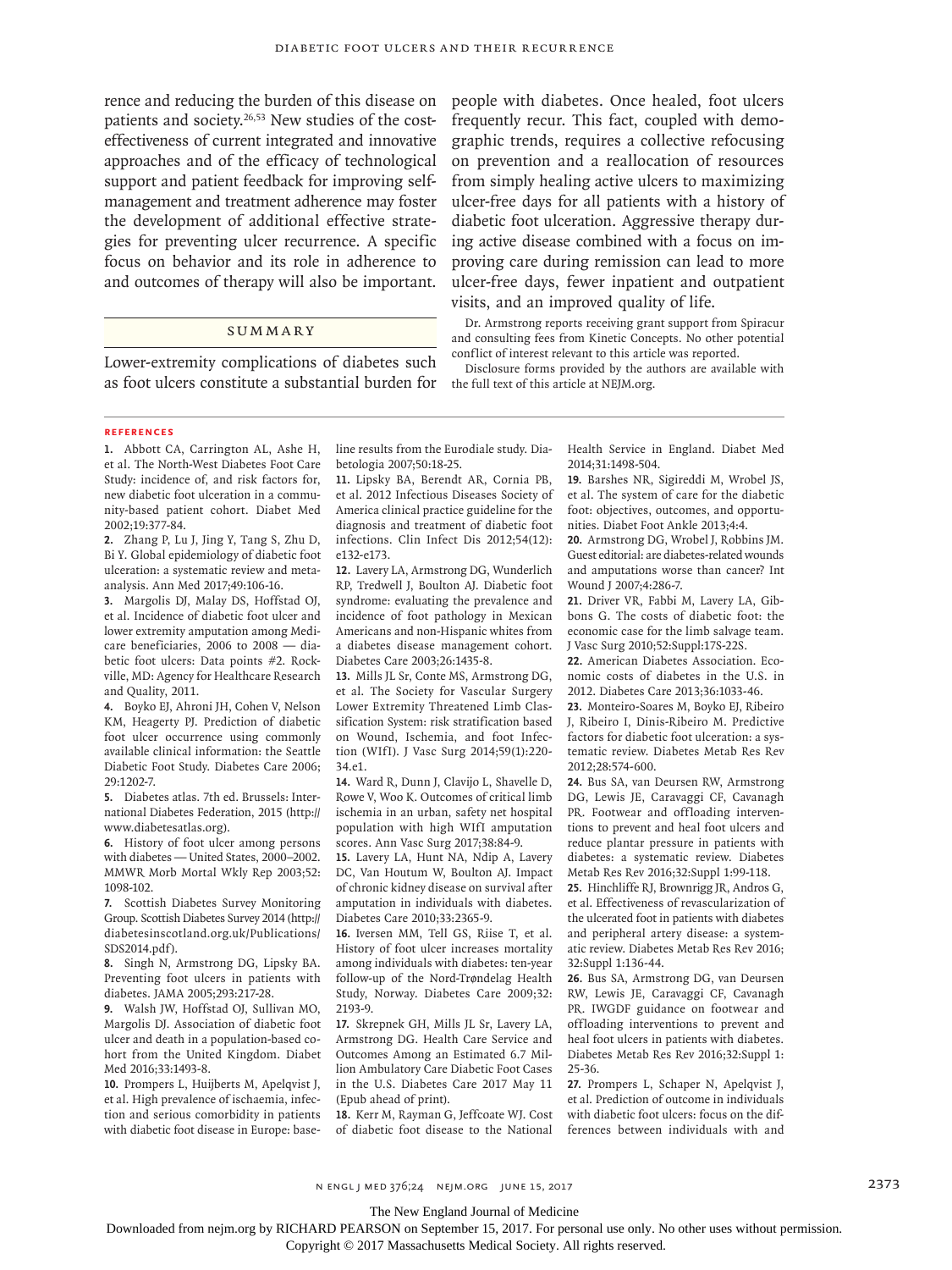without peripheral arterial disease: the EURODIALE Study. Diabetologia 2008;51: 747-55.

**28.** Dubský M, Jirkovská A, Bem R, et al. Risk factors for recurrence of diabetic foot ulcers: prospective follow-up analysis in the Eurodiale subgroup. Int Wound J 2013;10:555-61.

**29.** Bus SA, Waaijman R, Arts M, et al. Effect of custom-made footwear on foot ulcer recurrence in diabetes: a multicenter randomized controlled trial. Diabetes Care 2013;36:4109-16.

**30.** Ulbrecht JS, Hurley T, Mauger DT, Cavanagh PR. Prevention of recurrent foot ulcers with plantar pressure-based in-shoe orthoses: the CareFUL prevention multicenter randomized controlled trial. Diabetes Care 2014;37:1982-9.

**31.** Morbach S, Icks A, Rümenapf G, Armstrong DG. Comment on: Bernstein. Reducing foot wounds in diabetes. Diabetes Care 2013;36:e48. Diabetes Care 2013; 36(4):e62.

**32.** Apelqvist J, Larsson J, Agardh CD. Long-term prognosis for diabetic patients with foot ulcers. J Intern Med 1993;233: 485-91.

**33.** Reiber GE, Smith DG, Wallace C, et al. Effect of therapeutic footwear on foot reulceration in patients with diabetes: a randomized controlled trial. JAMA 2002; 287:2552-8.

**34.** Lavery LA, Higgins KR, Lanctot DR, et al. Preventing diabetic foot ulcer recurrence in high-risk patients: use of temperature monitoring as a self-assessment tool. Diabetes Care 2007;30:14-20.

**35.** Plank J, Haas W, Rakovac I, et al. Evaluation of the impact of chiropodist care in the secondary prevention of foot ulcerations in diabetic subjects. Diabetes Care 2003;26:1691-5.

**36.** Lincoln NB, Radford KA, Game FL, Jeffcoate WJ. Education for secondary prevention of foot ulcers in people with diabetes: a randomised controlled trial. Diabetologia 2008;51:1954-61.

**37.** Uccioli L, Faglia E, Monticone G, et al. Manufactured shoes in the prevention of diabetic foot ulcers. Diabetes Care 1995; 18:1376-8.

**38.** Mueller MJ, Sinacore DR, Hastings MK, Strube MJ, Johnson JE. Effect of Achilles tendon lengthening on neuropathic plantar ulcers: a randomized clinical trial. J Bone Joint Surg Am 2003;85-A: 1436-45.

**39.** Armstrong DG, Fiorito JL, Leykum BJ, Mills JL. Clinical efficacy of the pan metatarsal head resection as a curative procedure in patients with diabetes mellitus and neuropathic forefoot wounds. Foot Ankle Spec 2012;5:235-40.

**40.** Kloos C, Hagen F, Lindloh C, et al. Cognitive function is not associated with recurrent foot ulcers in patients with diabetes and neuropathy. Diabetes Care 2009; 32:894-6.

**41.** Ghanassia E, Villon L, Thuan Dit Dieudonné JF, Boegner C, Avignon A, Sultan A. Long-term outcome and disability of diabetic patients hospitalized for diabetic foot ulcers: a 6.5-year follow-up study. Diabetes Care 2008;31:1288-92.

**42.** Monami M, Longo R, Desideri CM, Masotti G, Marchionni N, Mannucci E. The diabetic person beyond a foot ulcer: healing, recurrence, and depressive symptoms. J Am Podiatr Med Assoc 2008;98: 130-6.

**43.** Winkley K, Stahl D, Chalder T, Edmonds ME, Ismail K. Risk factors associated with adverse outcomes in a population-based prospective cohort study of people with their first diabetic foot ulcer. J Diabetes Complications 2007;21:341-9.

**44.** Pound N, Chipchase S, Treece K, Game F, Jeffcoate W. Ulcer-free survival following management of foot ulcers in diabetes. Diabet Med 2005;22:1306-9.

**45.** Helm PA, Walker SC, Pullium GF. Recurrence of neuropathic ulceration following healing in a total contact cast. Arch Phys Med Rehabil 1991;72:967-70.

**46.** Gershater MA, Pilhammar E, Apelqvist J, Alm Roijer C. Patient education for the prevention of diabetic foot ulcers. Interim analysis of a randomised controlled trial due to morbidity and mortality of participants. Eur Diabetes Nurs 2011;8(3):102b-107b.

**47.** Armstrong DG, Mills JL. Toward a change in syntax in diabetic foot care: prevention equals remission. J Am Podiatr Med Assoc 2013;103:161-2.

**48.** Verdin C, Rao N. Exploring the value of a podiatric consult in palliative wound care. J Palliat Med 2017;20:6.

**49.** Bus SA. Priorities in offloading the diabetic foot. Diabetes Metab Res Rev 2012;28:Suppl 1:54-9.

**50.** Boulton AJM, Kirsner RS, Vileikyte L. Neuropathic diabetic foot ulcers. N Engl J Med 2004;351:48-55.

**51.** Boulton AJ. Diabetic foot — what can we learn from leprosy? Legacy of Dr Paul W. Brand. Diabetes Metab Res Rev 2012;28: Suppl 1:3-7.

**52.** Waaijman R, de Haart M, Arts ML, et al. Risk factors for plantar foot ulcer recurrence in neuropathic diabetic patients. Diabetes Care 2014;37:1697-705.

**53.** Bus SA, van Netten JJ, Lavery LA, et al. IWGDF guidance on the prevention of foot ulcers in at-risk patients with diabetes. Diabetes Metab Res Rev 2016;32:Suppl 1: 16-24.

**54.** Lavery LA, Hunt NA, Lafontaine J, Baxter CL, Ndip A, Boulton AJ. Diabetic foot prevention: a neglected opportunity in high-risk patients. Diabetes Care 2010; 33:1460-2.

**55.** Crawford F, Cezard G, Chappell FM,

et al. A systematic review and individual patient data meta-analysis of prognostic factors for foot ulceration in people with diabetes: the international research collaboration for the prediction of diabetic foot ulcerations (PODUS). Health Technol Assess 2015;19:1-210.

**56.** Peters EJ, Armstrong DG, Lavery LA. Risk factors for recurrent diabetic foot ulcers: site matters. Diabetes Care 2007; 30:2077-9.

**57.** van Netten JJ, Price PE, Lavery LA, et al. Prevention of foot ulcers in the at-risk patient with diabetes: a systematic review. Diabetes Metab Res Rev 2016;32:Suppl 1: 84-98.

**58.** Morbach S, Kersken J, Lobmann R, Nobels F, Doggen K, Van Acker K. The German and Belgian accreditation models for diabetic foot services. Diabetes Metab Res Rev 2016;32:Suppl 1:318-25.

**59.** Armstrong DG, Holtz-Neiderer K, Wendel C, Mohler MJ, Kimbriel HR, Lavery LA. Skin temperature monitoring reduces the risk for diabetic foot ulceration in high-risk patients. Am J Med 2007;120: 1042-6.

**60.** Lavery LA, Higgins KR, Lanctot DR, et al. Home monitoring of foot skin temperatures to prevent ulceration. Diabetes Care 2004;27:2642-7.

**61.** Dargis V, Pantelejeva O, Jonushaite A, Vileikyte L, Boulton AJ. Benefits of a multidisciplinary approach in the management of recurrent diabetic foot ulceration in Lithuania: a prospective study. Diabetes Care 1999;22:1428-31.

**62.** Cisneros LL. Evaluation of a neuropathic ulcers prevention program for patients with diabetes. Rev Bras Fisioter 2010; 14:31-7. (In Portuguese.)

**63.** Hamonet J, Verdié-Kessler C, Daviet JC, et al. Evaluation of a multidisciplinary consultation of diabetic foot. Ann Phys Rehabil Med 2010;53:306-18.

**64.** Armstrong DG, Harkless LB. Outcomes of preventative care in a diabetic foot specialty clinic. J Foot Ankle Surg 1998;37:460-6.

**65.** Armstrong DG, Holtz K, Wu S. Can the use of a topical antifungal nail lacquer reduce risk for diabetic foot ulceration? Results from a randomised controlled pilot study. Int Wound J 2005;2:166-70.

**66.** Viswanathan V, Madhavan S, Rajasekar S, Chamukuttan S, Ambady R. Amputation prevention initiative in South India: positive impact of foot care education. Diabetes Care 2005;28:1019-21.

**67.** Calle-Pascual AL, Durán A, Benedí A, et al. Reduction in foot ulcer incidence: relation to compliance with a prophylactic foot care program. Diabetes Care 2001; 24:405-7.

**68.** Lavery LA, LaFontaine J, Higgins KR, Lanctot DR, Constantinides G. Shearreducing insoles to prevent foot ulcer-

2374 **NET STARE 2374** NEWSLIMED 376;24 NEIM.ORG JUNE 15, 2017

The New England Journal of Medicine

Downloaded from nejm.org by RICHARD PEARSON on September 15, 2017. For personal use only. No other uses without permission.